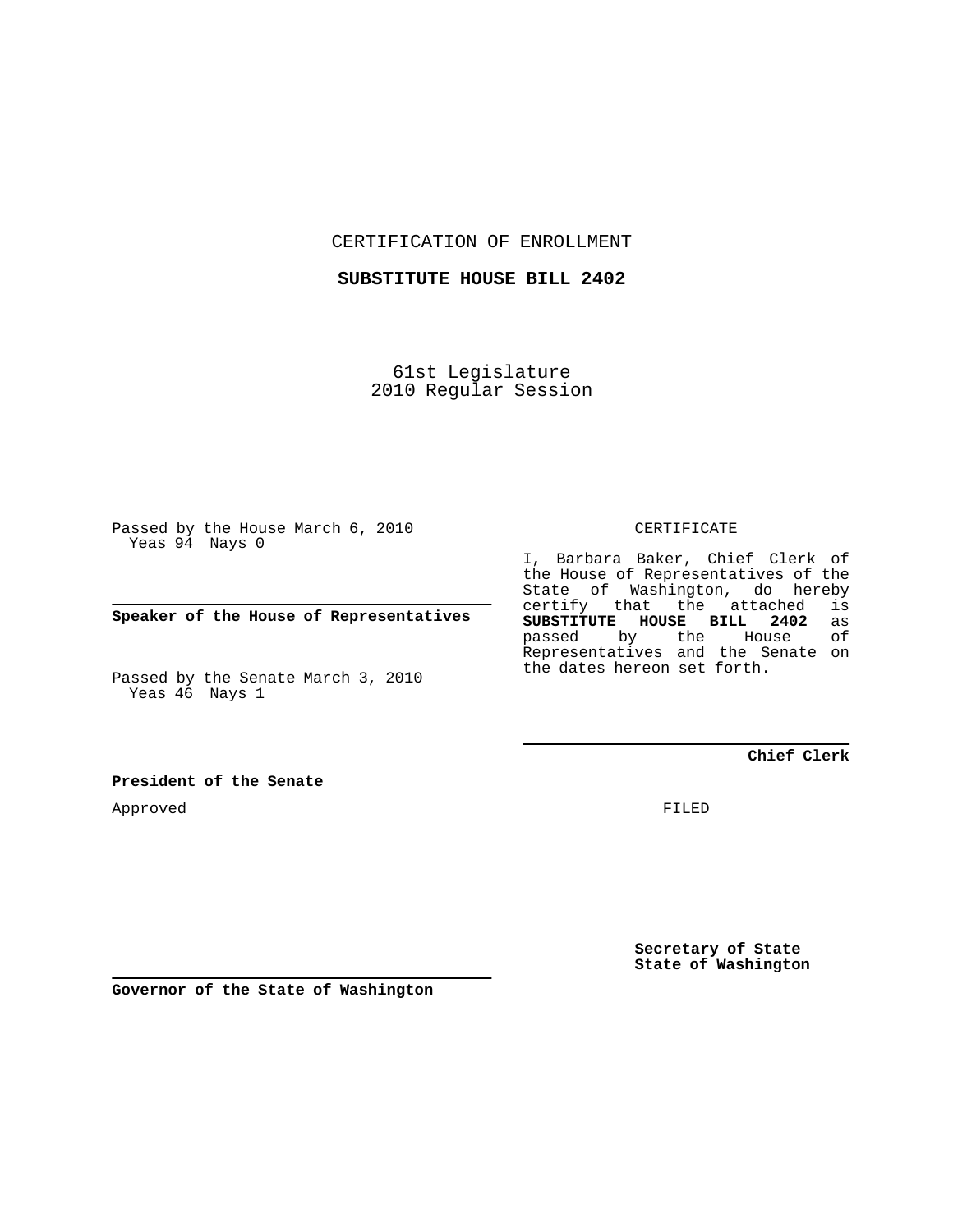## **SUBSTITUTE HOUSE BILL 2402** \_\_\_\_\_\_\_\_\_\_\_\_\_\_\_\_\_\_\_\_\_\_\_\_\_\_\_\_\_\_\_\_\_\_\_\_\_\_\_\_\_\_\_\_\_

\_\_\_\_\_\_\_\_\_\_\_\_\_\_\_\_\_\_\_\_\_\_\_\_\_\_\_\_\_\_\_\_\_\_\_\_\_\_\_\_\_\_\_\_\_

## AS AMENDED BY THE SENATE

Passed Legislature - 2010 Regular Session

## **State of Washington 61st Legislature 2010 Regular Session**

**By** House Finance (originally sponsored by Representatives White, Rolfes, Armstrong, Haler, Nelson, Roberts, Maxwell, Dickerson, Crouse, Jacks, Walsh, Wallace, Sells, Ormsby, Kenney, Williams, Blake, Chase, Morris, Campbell, Appleton, Carlyle, Conway, Bailey, Hope, and Haigh)

READ FIRST TIME 02/09/10.

 1 AN ACT Relating to a property tax exemption for property owned by 2 a nonprofit organization and used for the purpose of a farmers market; 3 amending RCW 84.36.037 and 84.36.020; creating a new section; and 4 providing an expiration date.

5 BE IT ENACTED BY THE LEGISLATURE OF THE STATE OF WASHINGTON:

 6 **Sec. 1.** RCW 84.36.037 and 2006 c 305 s 3 are each amended to read 7 as follows:

 8 (1) Real or personal property owned by a nonprofit organization, 9 association, or corporation in connection with the operation of a 10 public assembly hall or meeting place is exempt from taxation. The 11 area exempt under this section includes the building or buildings, the 12 land under the buildings, and an additional area necessary for parking, 13 not exceeding a total of one acre. When property for which exemption 14 is sought is essentially unimproved except for restroom facilities and 15 structures and this property has been used primarily for annual 16 community celebration events for at least ten years, the exempt 17 property shall not exceed twenty-nine acres.

18 (2) To qualify for this exemption the property must be used 19 exclusively for public gatherings and must be available to all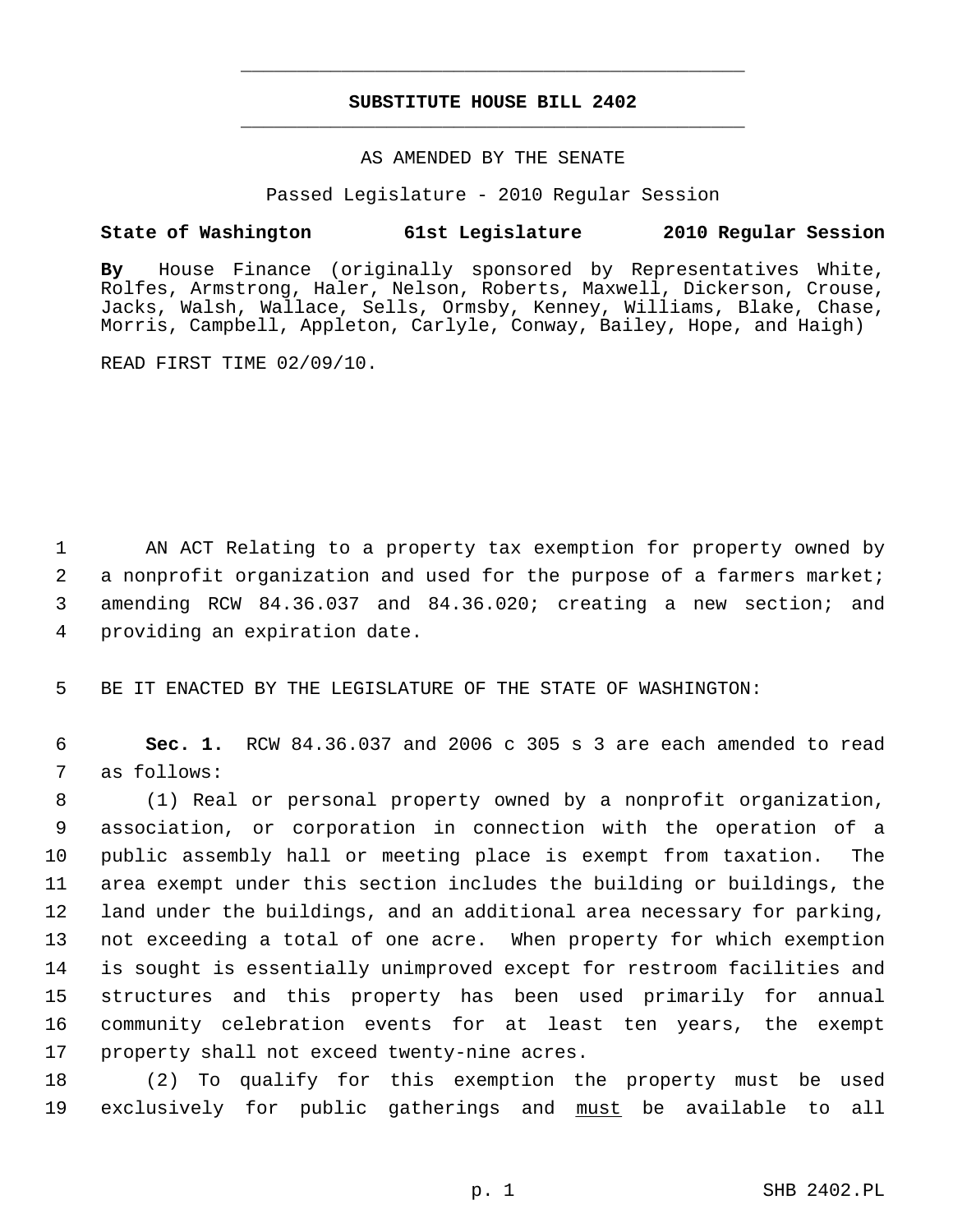1 organizations or persons desiring to use the property, but the owner 2 may impose conditions and restrictions which are necessary for the 3 safekeeping of the property and promote the purposes of this exemption. 4 Membership shall not be a prerequisite for the use of the property.

 5 (3) The use of the property for pecuniary gain or for business 6 activities, except as provided in this section, nullifies the exemption 7 otherwise available for the property for the assessment year. The 8 exemption is not nullified by:

 9 (a) The collection of rent or donations if all funds collected are 10 used for capital improvements to the exempt property, maintenance and 11 operation of the exempt property, or for exempt purposes.

12 (b) Fund-raising activities conducted by a nonprofit organization.

13 (c)(i) Except as provided in  $(c)(ii)$  of this subsection, the use of 14 the property for pecuniary gain, for business activities for periods of 15 not more than fifteen days each assessment year so long as all income 16 received from rental or use of the exempt property is used for capital 17 improvements to the exempt property, maintenance and operation of the 18 exempt property, or for exempt purposes.

 (ii) The use of the property for pecuniary gain or for business activities if the property is used for activities related to a qualifying farmers market, as defined in RCW 66.24.170, for not more than fifty-three days each assessment year, and all income received 23 from rental or use of the exempt property is used for capital improvements to the exempt property, maintenance and operation of the exempt property, or exempt purposes.

26 (d) In a county with a population of less than twenty thousand, the 27 use of the property to promote the following business activities: 28 Dance lessons, art classes, or music lessons.

29 (e) An inadvertent use of the property in a manner inconsistent 30 with the purpose for which exemption is granted, if the inadvertent use 31 is not part of a pattern of use. A pattern of use is presumed when an 32 inadvertent use is repeated in the same assessment year or in two or 33 more successive assessment years.

34 (4) The department of revenue ((shall)) must narrowly construe this 35 exemption.

36 **Sec. 2.** RCW 84.36.020 and 1994 c 124 s 16 are each amended to read 37 as follows: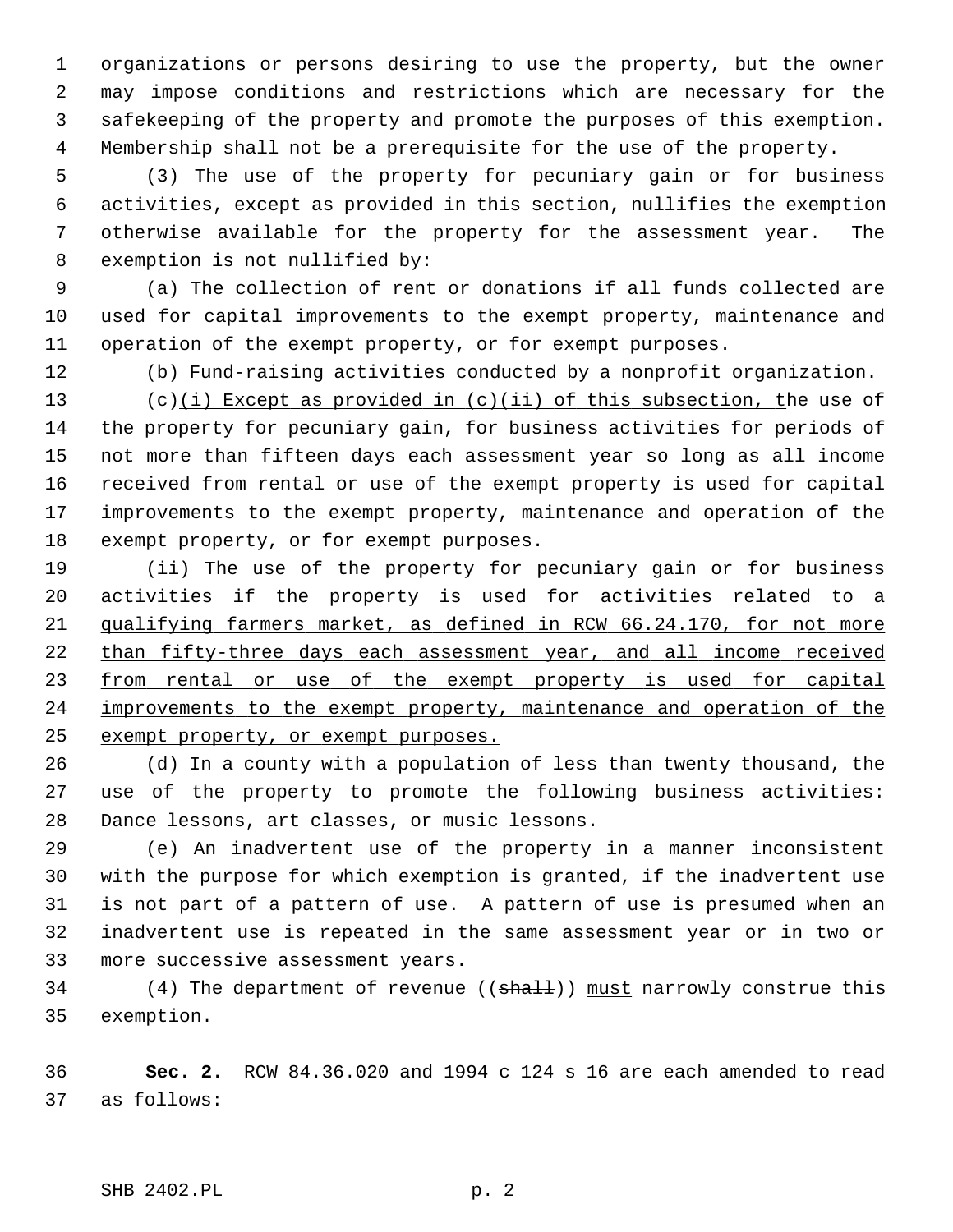1 The following real and personal property ((shall be)) is exempt 2 from taxation:

 3 (1) All lands, buildings, and personal property required for 4 necessary administration and maintenance, used, or to the extent used, 5 exclusively for public burying grounds or cemeteries without 6 discrimination as to race, color, national origin or ancestry;

 7 (2) All churches, personal property, and the ground, not exceeding 8 five acres in area, upon which a church of any nonprofit recognized 9 religious denomination is or ((shall)) will be built, together with a 10 parsonage, convent, and buildings and improvements required for the 11 maintenance and safeguarding of such property. The area exempted 12 ((shall)) in any case includes all ground covered by the church, 13 parsonage, convent, and buildings and improvements required for the 14 maintenance and safeguarding of such property and the structures and 15 ground necessary for street access, parking, light, and ventilation, 16 but the area of unoccupied ground exempted in such cases, in connection 17 with church, parsonage, convent, and buildings and improvements 18 required for the maintenance and safeguarding of such property, 19 ((shall)) does not exceed the equivalent of one hundred twenty by one 20 hundred twenty feet except where additional unoccupied land may be 21 required to conform with state or local codes, zoning, or licensing 22 requirements. The parsonage and convent need not be on land contiguous 23 to the church property. Except as otherwise provided in this 24 subsection, to be exempt the property must be wholly used for church 25 purposes((: PROVIDED, That)). The loan or rental of property 26 otherwise exempt under this ((paragraph)) subsection to a nonprofit 27 organization, association, or corporation, or school for use for an 28 eleemosynary activity ((shall)) or for use for activities related to a 29 farmers market, does not nullify the exemption provided in this 30 ((paragraph)) subsection if the rental income, if any, is reasonable 31 and is devoted solely to the operation and maintenance of the property. 32 However, activities related to a farmers market may not occur on the 33 property more than fifty-three days each assessment year. For the 34 purposes of this section, "farmers market" has the same meaning as 35 "qualifying farmers market" as defined in RCW 66.24.170.

36 NEW SECTION. **Sec. 3.** This act applies to taxes levied for